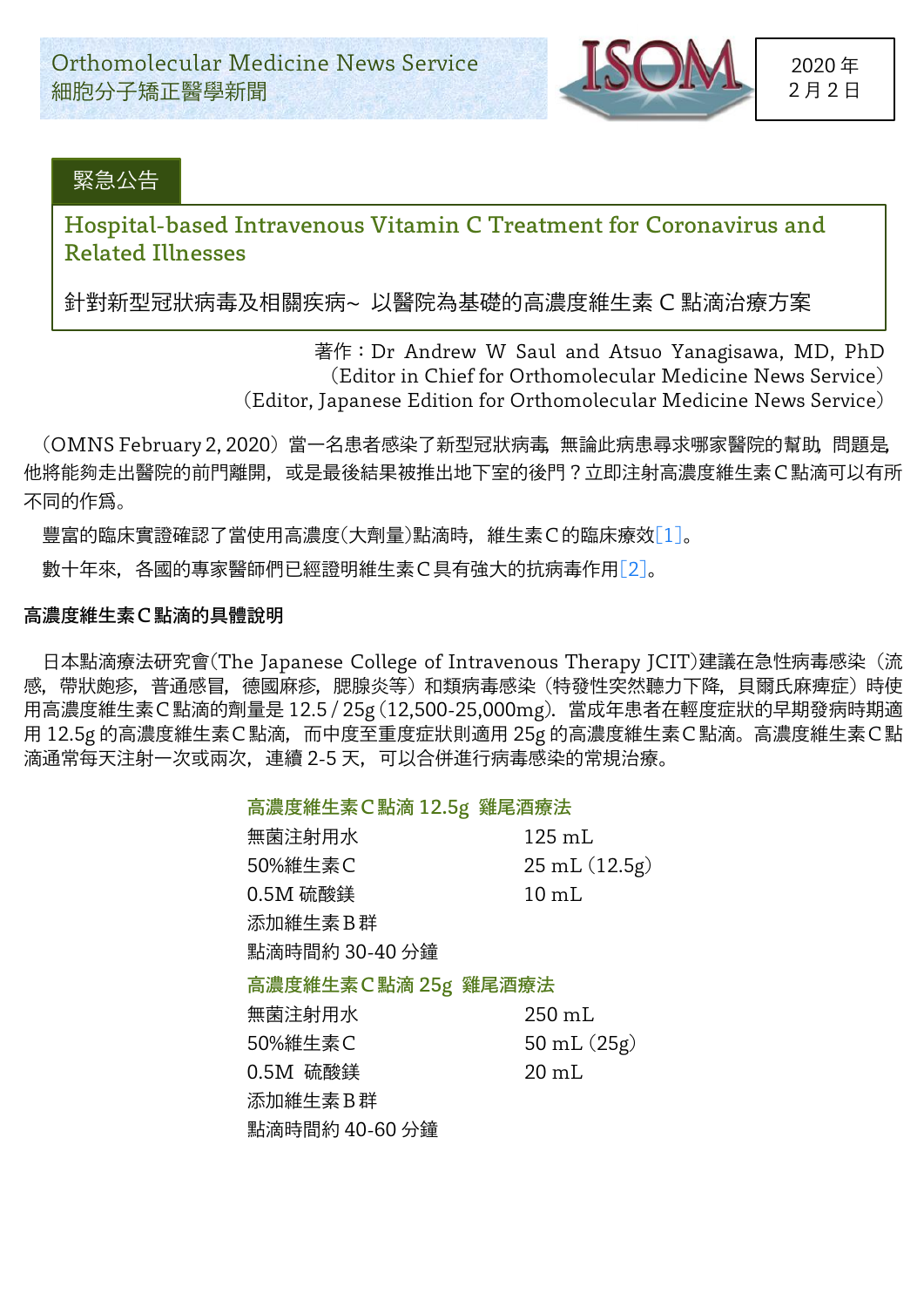

2020 年 2 月 2 日

感染急性病毒的病患通常顯現消耗體內的維生素C濃度(抗壞血酸濃度),體內自由基的增加和細胞功能異 常。這類病患應接受口服維生素 C 或維生素C點滴的治療,以中和整個體內和細胞內的自由基,來維持生理 功能,並增強自然癒合能力。如果病患發展為敗血症,應**立即馬上**接受高濃度維生素 C 點滴 以及常規的敗血 症治療方法(維生素C,維生素 B1 和腎上腺素)[3]。

多倫多星報,2003 年 5 月 30 日:Fred Hui 醫師認為高濃度維生素 C 點滴是一種值得嘗試的治療方法。 他希望看到人們因 SARS 肺炎病毒而入院接受高濃度維生素C點滴,同時也接受常規藥物治療。 Hui 說: "我呼籲醫院為已經患有 SARS 的人們嘗試高濃度維生素C點滴。"他說,一般民眾也將因為攝取而提高其體 內維生素 C 濃度(血中抗壞血酸濃度)得到良好的健康狀態,他並補充說明嘗試高濃度維生素 C 並沒有什麼好 損失的,這是目前對身體最無害的物質之一。過去人們一直擔心維生素C會造成腎結石,但這只是理論上的 假設,在實際情況中從未得到臨床證實。"Fred Hui 說,他發現在他自己的臨床經驗中,高濃度維生素 C 點 滴在治療病毒性疾病的病患很有效。[4]

額外有關點滴療法的細節已可以從Riordan Clinic完整的高濃度維生素C點滴治療方案中免費下載獲得. [5] 儘管最初的方案是為癌症病患準備的,但該治療方案已發現可廣泛應用於許多其他疾病,尤其是病毒性 疾病。

"研究和臨床經驗證實,達到病患體內約 20 mM(350- 400 mg / dL)的血中維生素C(血中抗壞血酸)濃 度是最有治療效果的。同時也觀察到當體內血漿中的維生素C濃度高達 780 mg / dL 時也沒有增加抗氧化劑 的毒性. 執行點滴療法的醫師會一開始以 15 克, 25 克和 50 克的劑量連續三次注射高濃度維生素C點滴, 然後監控血漿中的維生素C濃度以確定該病患的最大抗啓化濃度來決定隨後高濃度維生素C點滴的最合適劑 量 Riordan Clinic 治療方案的 16-18 頁有高濃度維生素C點滴的指導說明。

註:需要進一步免費中文諮詢的醫療機構,歡迎聯繫 TSOM Taiwanese Society for Orthomolecular Medicine

http://www.doctoryourself.com/RiordanIVC.pdf or https://riordanclinic.org/wpcontent/uploads/2015/11/RiordanIVCprotocol\_en.pdf

## 以上提供四頁的支持文獻

"鑑於高濃度維生素C點滴在病毒性疾病中的快速成功率,我堅信這將是我在治療冠狀病毒感染中的第一個建 議。"

(Victor A. Marcial-Vega, MD) Puerto Rico

"對所有醫師而言,讓其了解高濃度維生素 C 點滴是至關重要。當病患已經在醫院病危時,這將是幫助她或他 活命的最好解決方案。"

(Karin Munsterhjelm, MD) Finland

TSOM Taiwanese Society for Orthomolecular Medicine 授權翻譯此文中文版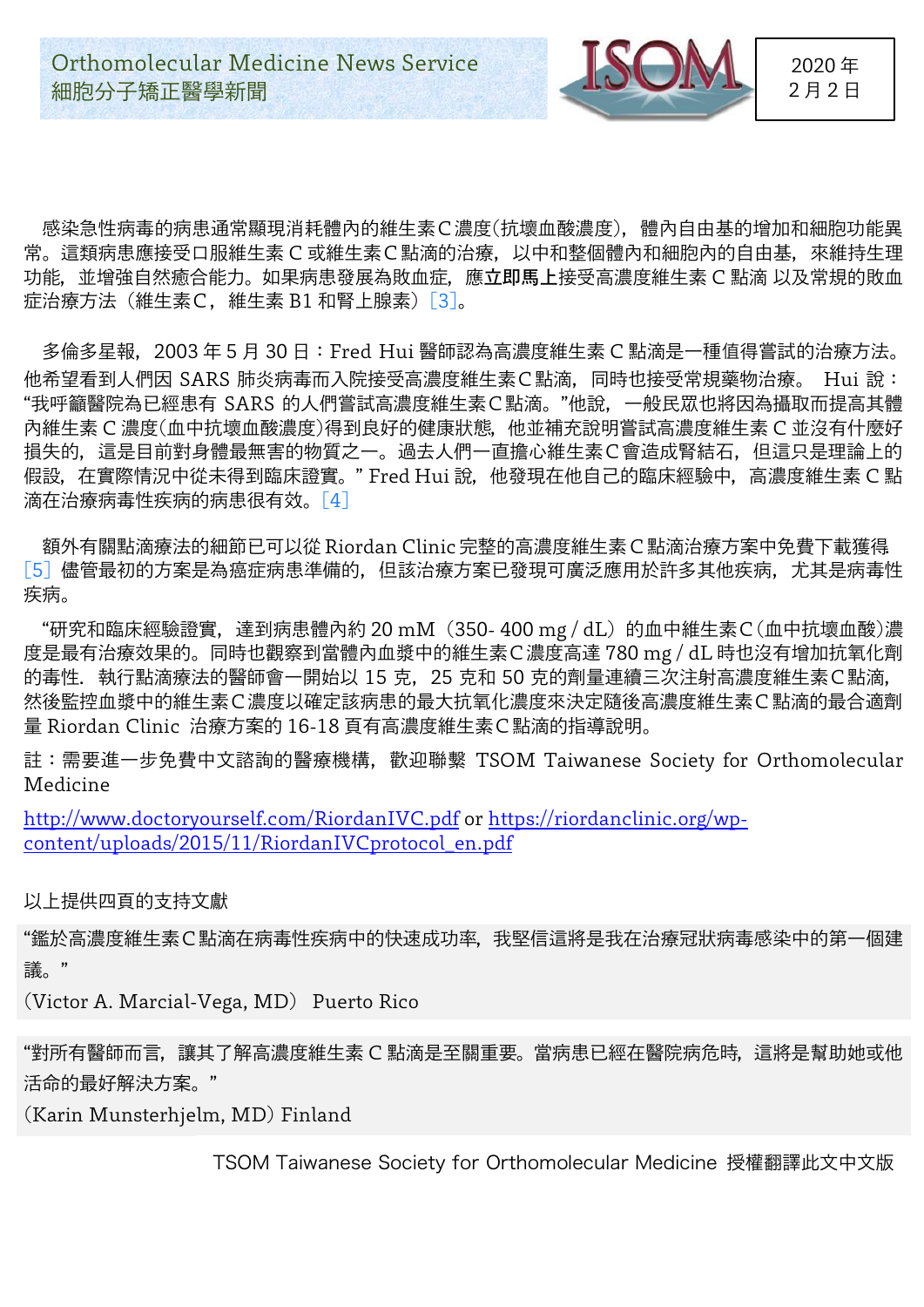

## 參考文獻:

1. Saul AW (2020) Nutritional Treatment of Coronavirus. http://orthomolecular.org/resources/omns/v16n06.shtml

2. Saul AW (2020) Vitamin C Protects Against Coronavirus. http://orthomolecular.org/resources/omns/v16n04.shtml

3. Marik PE et al (2017) Hydrocortisone, Vitamin C, and Thiamine for the Treatment of Severe Sepsis and Septic Shock: A Retrospective Before-After Study. Chest 151:1229-1238. https://www.ncbi.nlm.nih.gov/pubmed/27940189

4. Mawhinney J (2003) Vitamin C touted to fight virus. Toronto Star, 30 May 2003.

http://www.newmediaexplorer.org/sepp/2003/06/06/vitamin c could be effective against sars.htm.

5. The Riordan IVC Protocol is a free-access download at http://www.doctoryourself.com/RiordanIVC.pdf

#### To learn more about intravenous vitamin C:

There are many articles posted for free reading at https://riordanclinic.org/journal-articlecategories/intravenous-vitamin-c/

Mikirova N, Hunninghake R. (2014) Effect of high dose vitamin C on Epstein-Barr viral infection. Med Sci Monit. 20:725-732. https://www.ncbi.nlm.nih.gov/pubmed/24793092. "The clinical study of ascorbic acid and EBV infection showed the reduction in EBV EA IgG and EBV VCA IgM antibody levels over time during IVC therapy that is consistent with observations from the literature that millimolar levels of ascorbate hinder viral infection and replication in vitro."

Gonzalez MJ, Berdiel MJ, Duconge J, Levy TE, Alfaro IM, Morales-Borges R, Marcial-Vega, V, Olalde J. (2018) High Dose Vitamin C and Influenza: A Case Report. J Orthomol Med. 33(3) https://isom.ca/article/high-dose-vitamin-c-influenza-case-report/ "Based on the positive outcome in this case, we propose that Intravenous Vitamin C should be studied as a vital component of the treatment protocol for acute viral infections."

Dr. W. Gifford-Jones: People are dying needlessly of

coronavirus. https://www.mpnnow.com/news/20200128/dr-gifford-jones-people-are-dying-needlesslyof-coronavirus

Murata A. (1975) Virucidal activity of vitamin C: Vitamin C for the prevention and treatment of viral diseases. Proceedings of the First Intersectional Congress of Microbiological societies, Science Council of Japan, 3:432-42.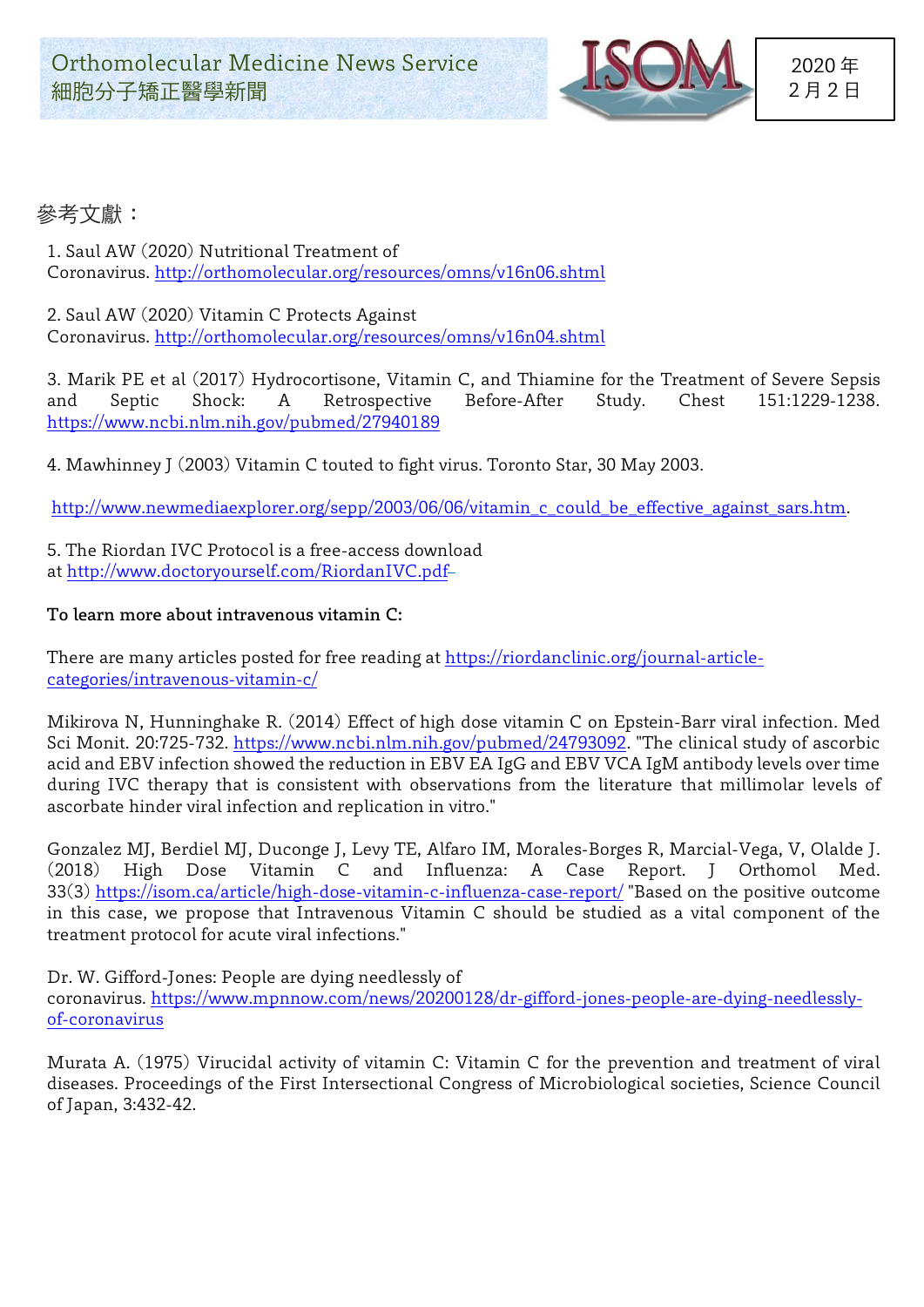

Saul AW. Vitamins in Hospitals http://www.doctoryourself.com/hospitals.html

Saul AW. (2020) Vitamin C Protects Against Coronavirus. Orthomolecular Medicine News Service. http://orthomolecular.org/resources/omns/v16n04.shtml

Saul AW. How to Get Intravenous Vitamin C Given to a Hospitalized Patient: A Checklist http://www.doctoryourself.com/strategies.html

Cathcart RF. Preparation of Sodium Ascorbate for Intravenous and Intramuscular Administration http://www.doctoryourself.com/vitciv.html

Note: The Japanese College of Intravenous Therapy (JCIT) was founded in 2007. JCIT has organized educational seminar on intravenous nutrient therapy and integrative medicine for 13 years. JCIT now consists of 850 active members of physician and dentists. Every year, the College organizes 10 or more educational seminars with protocols for intravenous vitamin C therapy, mainly along with the Riordan Protocol, for patients with acute and chronic diseases. More than 2500 physicians in Japan have learned these protocols, and patients can easily find member's clinics all over Japan. In addition, JCIT recommends that physicians stock extra vitamin C vials in case of a pandemic. The JCIT website (Japanese language only): https://www.iv-therapy.org

## Nutritional Medicine is Orthomolecular Medicine

Orthomolecular medicine uses safe, effective nutritional therapy to fight illness. For more information: http://www.orthomolecular.org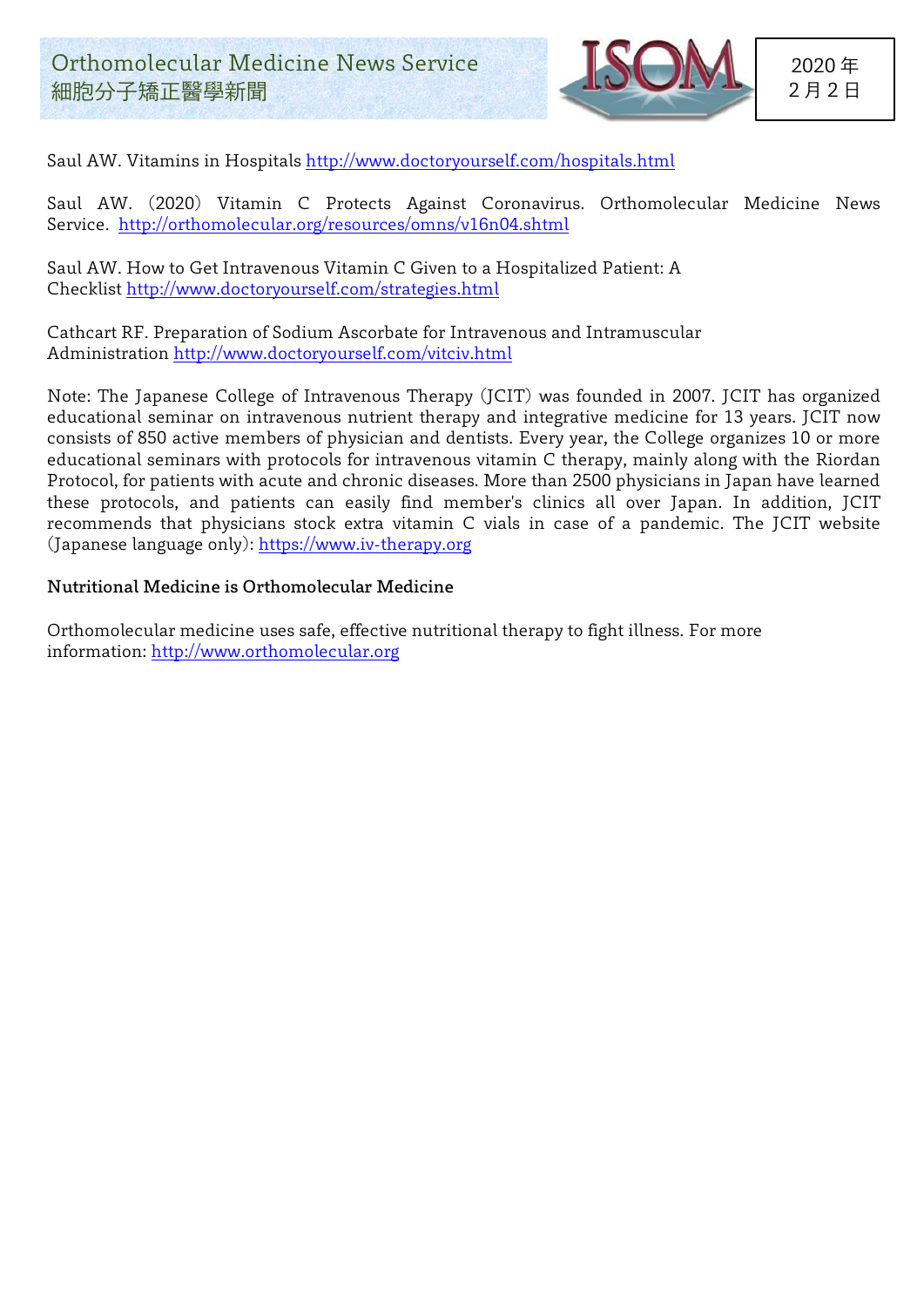**Orthomolecular Medicine News Service** 細胞分子矯正醫學新聞



2020 年 2 月 2 日

## 編輯委員:

Ily ès Baghli, M.D. (Algeria) Ian Brighthope, M.D. (Australia) Prof. Gilbert Henri Crussol (Spain) Carolyn Dean, M.D., N.D. (USA) Damien Downing, M.D. (United Kingdom) Michael Ellis, M.D. (Australia) Martin P. Gallagher, M.D., D.C. (USA) Michael J. Gonzalez, N.M.D., D.Sc., Ph.D. (Puerto Rico) William B. Grant, Ph.D. (USA) Tonya S. Heyman, M.D. (USA) Suzanne Humphries, M.D. (USA) Ron Hunninghake, M.D. (USA) Michael Janson, M.D. (USA) Robert E. Jenkins, D.C. (USA) Bo H. Jonsson, M.D., Ph.D. (Sweden) Jeffrey J. Kotulski, D.O. (USA) Peter H. Lauda, M.D. (Austria) Thomas Levy, M.D., J.D. (USA) Homer Lim, M.D. (Philippines) Stuart Lindsey, Pharm.D. (USA) Victor A. Marcial -Vega, M.D. (Puerto Rico) Charles C. Mary, Jr., M.D. (USA) Mignonne Mary, M.D. (USA) Jun Matsuyama, M.D., Ph.D. (Japan) Dave McCarthy, M.D. (USA) Joseph Mercola, D.O. (USA) Jorge R. Miranda -Massari, Pharm.D. (Puerto Rico) Karin Munsterhjelm -Ahumada, M.D. (Finland) Tahar Naili, M.D. (Algeria) W. Todd Penberthy, Ph.D. (USA) Dag Viljen Poleszynski, Ph.D. (Norway) Jeffrey A. Ruterbusch, D.O. (USA) Gert E. Schuitemaker, Ph.D. (Netherlands) Thomas L. Taxman, M.D. (USA) Jagan Nathan Vamanan, M.D. (India) Garry Vickar, MD (USA) Ken Walker, M.D. (Canada) Anne Zauderer, D.C. (USA) Andrew W. Saul, Ph.D. (USA), Editor -In -Chief Editor, Japanese Edition: Atsuo Yanagisawa, M.D., Ph.D. (Japan) Robert G. Smith, Ph.D. (USA), Associate Editor Helen Saul Case, M.S. (USA), Assistant Editor Michael S. Stewart, B.Sc.C.S. (USA), Technology Editor Jason M. Saul, JD (USA), Legal Consultant